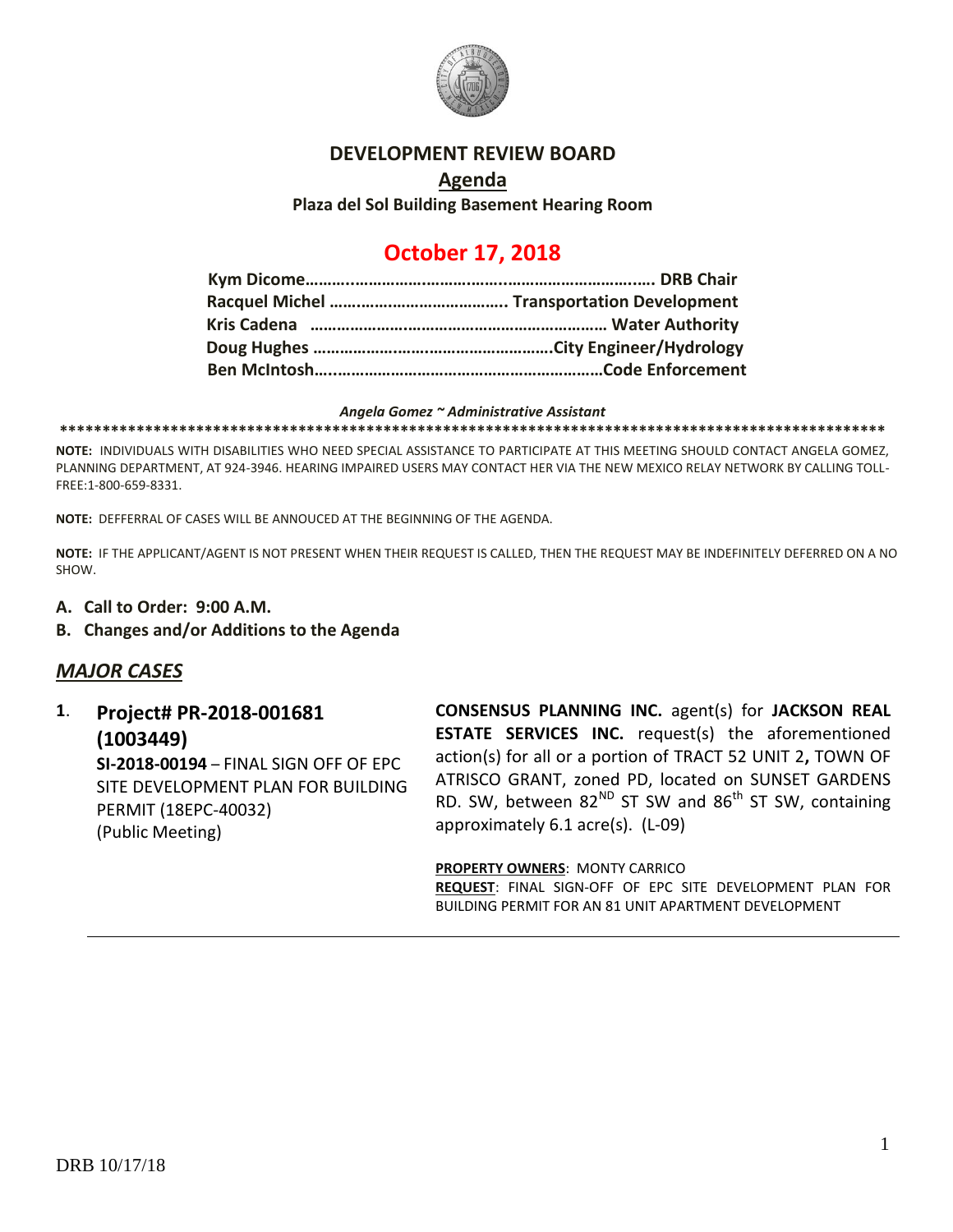| Project# PR-2018-001371<br>VA-2018-00148 - SIDEWALK WAIVER<br>(VARIANCE)<br>(Public Meeting)                                                                                                                     | <b>CONSENSUS PLANNING INC.</b> agent(s) for <b>CHANT</b><br><b>ASSOCIATES</b> request(s) the aforementioned action(s) for all<br>or a portion of TRACT A-4, CHANT PROPERTY ADDITION,<br>zoned NR-C located at 14800 CENTRAL AVE SE, containing<br>approximately 9.4 acre(s). (L-23)<br>PROPERTY OWNERS: ABQ CENTRAL AVENUE OPERATING ASSOC LP                                                                                                                             |
|------------------------------------------------------------------------------------------------------------------------------------------------------------------------------------------------------------------|---------------------------------------------------------------------------------------------------------------------------------------------------------------------------------------------------------------------------------------------------------------------------------------------------------------------------------------------------------------------------------------------------------------------------------------------------------------------------|
|                                                                                                                                                                                                                  | C/O BGK PROPERTIES<br>REQUEST: WAIVER OF SIDEWALK CONSTRUCTION ALONG CENTRAL<br><b>AVENUE</b>                                                                                                                                                                                                                                                                                                                                                                             |
| Project# PR-2018-001331<br>SD-2018-00076 - PRELIMINARY PLAT<br>VA-2018-00112 - VARIANCE<br>VA-2018-00113 - SIDEWALK DEFERRAL<br><b>SD-2018-00077 - VACATION OF PUBLIC</b><br><b>EASEMENT</b><br>(Public Hearing) | <b>BOHANNAN HUSTON</b> agent(s) for <b>WESTWAY HOMES</b><br>request(s) the aforementioned action(s) for all or a portion<br>of TRACT A-6-B PLAT of TRACTS A-6-A, A-6-B & A-6-C MESA<br>DEL SOL INNOVATION PARK and TRACT B, MESA DEL SOL<br>MONTAGE UNIT 3A, zoned PC, located on UNIVERSITY BLVD<br>SE between STRYKER RD SE and STIEGLITZ AVE SE<br>containing approximately 32.3 acre(s). (R-16/S-16)[Deferred<br>from 10/3/18]                                        |
|                                                                                                                                                                                                                  | PROPERTY OWNERS: HEKTAR LLC C/O HUNTINGTON GROUP AND LAND<br>ADVISORS ORGANIZATION LLC<br>REQUEST: SUBDIVIDE INTO 135 RESIDENTIAL LOTS AND ASSOCIATED<br><b>ACTIONS</b>                                                                                                                                                                                                                                                                                                   |
| Project# PR-2018-001284<br>SI-2018-00131 - SITE PLAN<br>(Public Meeting)                                                                                                                                         | <b>CONSENSUS</b><br>PLANNING INC.<br>agent(s) for <b>LEGACY</b><br><b>HOSPITALITY LLC</b> request(s) the aforementioned action(s)<br>for all or a portion of TR A-2-A-2 PLAT of TRACTS S A-2-A-1<br>& A-2-A-2 PARK SQUARE, zoned MX-H, located on<br>AMERICAS PARKWAY NE south of INDIAN SCHOOL ROAD NE<br>and west of LOUISIANA BLVD NE, containing approximately<br>2.254 $\arccos $ . (J-18) [Deferred from 10/3/18]                                                   |
|                                                                                                                                                                                                                  | PROPERTY OWNERS: KASSAM LAND ACQUISTION 10 LLC<br><b>REQUEST: MULTIFAMILY DEVELOPMENT</b>                                                                                                                                                                                                                                                                                                                                                                                 |
| Project# PR-2018-001578<br>SD-2018-00150 - MAJOR AMENDMENT<br><b>SITE PLAN</b><br>(Public Meeting)                                                                                                               | <b>SOLEIL WEST agent(s) for SAN JOSE CATHOLIC CHURCH</b><br>request(s) the aforementioned action(s) for all or a portion<br>of TRACT A, SAN JOSE PARISH, zoned R-1B, located on<br>BROADWAY BLVD SE east of ROMANA AVE SE, containing<br>approximately 6.7489 acre(s). (M-14) [Deferred from 10/3/18]<br><b>PROPERTY OWNERS: ARCHDIOCESE OF SANTA FE CATHOLIC SERVICE</b><br><b>BLDG</b><br><b>REQUEST:</b> MAJOR AMENDMENT TO SITE PLAN TO ADD NEW PARISH<br><b>HALL</b> |
|                                                                                                                                                                                                                  |                                                                                                                                                                                                                                                                                                                                                                                                                                                                           |